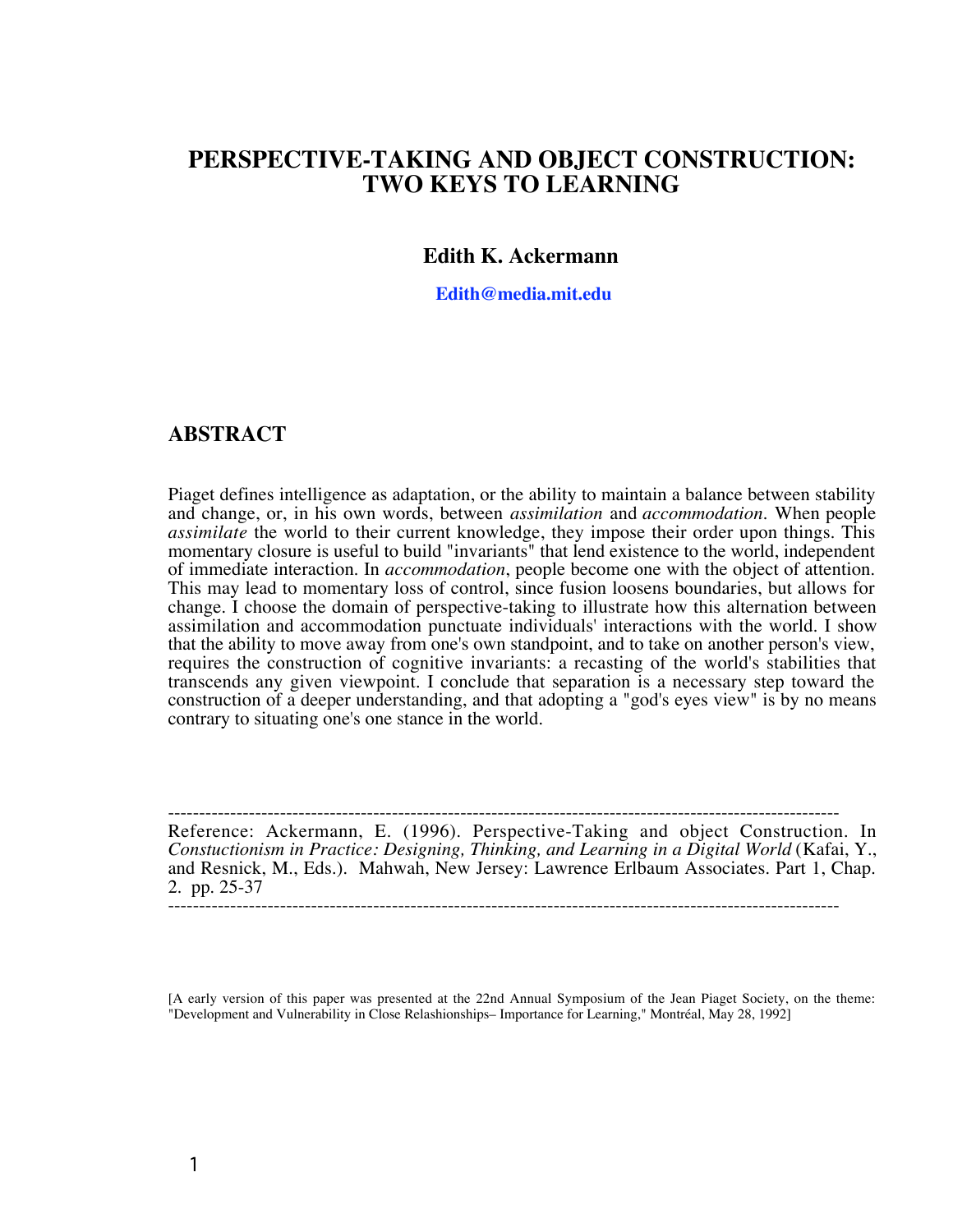## **Knowing as Ways of Relating to the World**

In recent years, an increasing number of psychologists and cognitive scientists have adopted the view that knowledge is essentially situated and thus should not be divorced from the contexts in which it is constructed and actualized (e.g. Brown & Collins & Duguid, 1989; Rogoff & Lave, 1984; Lave & Wenger, 1991). This growing interest in knowledge as it lives and grows in context has led many researchers in developmental psychology and other disciplines to focus on people's interactions with, and descriptions of, specific situations. They look at how these interactions and descriptions evolve over time. Such an emphasis on the richness and diversity of individual paths-in-context provides a far less coherent picture of cognitive growth than is suggested by most stage theories. It challenges the prevalent view among developmentalists (such as Piaget and Kohlberg) that removed, analytical modes of thought are necessarily more advanced forms of cognitive functioning. It questions the notion that cognitive growth consists in an uni-directional progression from concrete to abstract, from fusion to separation (Ackermann, 1991; Kegan, 1982; Turkle and Papert, 1991).

Several scholars further elaborate on the idea that divorcing knowledge from experience, by adopting a "god's eye view"—an all encompassing view that transcends any given viewpoint—is by no means a higher form of knowing. It is certainly not, in their views, the most appropriate mode of functioning in all situations (e.g. Fox-Keller, 1985; Gilligan, 1987; Harding, 1991; Haraway, 1991). They argue that *to know is to relate* and that *to know better*, or gain deeper understanding, is to *grow-in-connection* (Jordan, Kaplan, Miller, Stiver, Surrey, 1991). Lave went as far as to suggest that learning should be distinguished from knowledge acquisition. Learning, to Lave, is the ability to function *in situ*, that is, to become an active participant within a multiplicity of communities of practices (Lave, 1992).

What is common to all these approaches is that they bring back *subjectivity, standpoint*, and *context* to the center of discussions about knowledge, science, and learning. They also remind us that, indeed, people can develop different ways of knowing while remaining excellent at what they do.

## **Piaget and Situated Knowledge**

One could argue that situated cognition has been with us for a long time. Piaget has taught us that *knowledge is not a commodity to be transmitted.* Nor is it information to be delivered from one end, encoded, stored and reapplied at the other end. Instead, *knowledge is experience*, in the sense that it is actively constructed and reconstructed through direct interaction with the environment. This idea is similar, in many ways, to the ideas expressed by various "situated cognition" scholars: *To know is to relate*.

However, recent claims emphasize that people's ability to make sense of their world and themselves, and to construct progressively deeper understandings, cannot be portrayed as Piaget has done. A person's development is not a smooth, incremental progression from concrete to abstract, from fusion to separation, from connectedness to autonomy. A closer look into the meanderings of individual minds in context reveals a far more complex picture, which calls for a redefinition of Piaget's general stages of cognitive development (Ackermann, 1991; Carey, 1987; Karmiloff-Smith, 1992).

Stage theory emphasizes how the average child, or epistemic subject, becomes detached from the world of concrete objects and local contingencies, increasingly able to internalize action and to mentally manipulate symbolic objects within the realm of hypothetical worlds. While this is an important aspect of cognitive development, it does not account for the processes by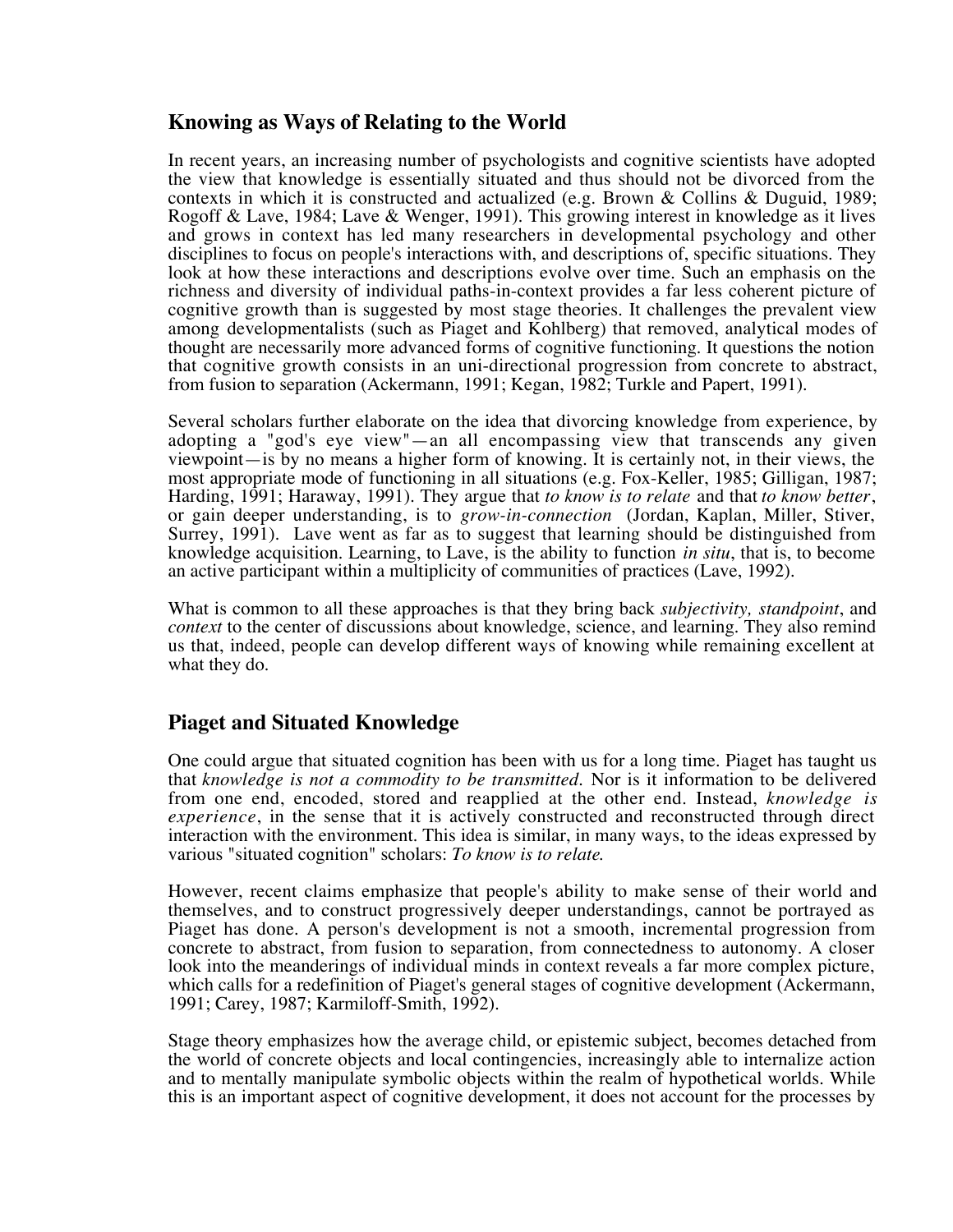which knowledge is formed and transformed within specific contexts. Nor does it describe how knowledge is cultivated by individual minds, or shaped by the very media used to make it tangible. In Cellerier's words, Piaget has given less thought to "reflective concretization" than to "reflexive abstraction" (Cellerier, 1992). The situated knowledge approach invites us to pay closer attention to the ways in which individuals *give form to their ideas*, and *how these forms*, once built, *inform back their ideas* (Ackermann, 1994). Both personal expressions and cultural artifacts become objects-to-think-with (Papert, 1980), or mediational means (Wertsch, 1991). People build them to make ideas tangible, and they share them to negotiate meanings, or communicate. Such an emphasis on the processes by which people shape and sharpen their ideas in context provides a rich counterpoint to Piaget's stage theory.

In paying closer attention to the ways in which people rely upon their objects-to-think with, authors in the situated knowledge movement propose a conception of "self" that is distributed and decentralized (Haraway, 1991). If it is true that knowledge cannot be divorced from the contexts in which it is built and from the media that allow its expression, then we cannot think of the knower as an autonomous agent. If our minds, senses, and bodies are expanded through the use of personal tools and cultural artifacts, then these tools and artifacts become *incorporated*, an integral part of our selves. The boundaries of our mental, sensorial and corporal envelopes are thus expanded, in the way that a blind man's cane is an extention of his sensory system. Authors in the situated knowledge movement allow us to rethink the notion of identity as well as the nature of the divide between "self" and "not self."

## **Cognitive Adaptation: Regulating Exchanges Between Self and World**

Although knowledge is necessarily situated, we should not loose sight from the fact that people's ability to be connected, and develop deeper relationships also requires moments of separation, autonomy. This is where Piaget's "other" contribution is very relevant. Piaget has dealt not only with stages. He has also defined intelligence as *adaptation*, or the ability to maintain a balance between stability and change, closure and openness, or, in his own words, between *assimilation* and *accommodation.* Piaget's *functional theory* of intelligence provides a solid ground for understanding how peopl*e regulate their boundaries* with the world.

### **Assimilation, or Imposing One's Order Upon the World**

Piaget's stage theory stresses children's growing ability to extract rules from empirical regularities, and to build cognitive invariants. The functional model emphasizes the importance of these constructs—rules and invariants— for interpreting and organizing the world. Once built, they become the lenses, or assimilation frame, through which people attribute meaning to others and things. Piaget's interest, I suggest, was mainly in the assimilatory pole of adaptation, that is the processes by which the cognitive system as a whole maintains its internal structure and equilibrium. And what Piaget describes particularly well is the nature of this internal structure, or equilibrium, and its "complexification" and reorganizations over time.

### **Accomodation, or Listening to the World**

In accommodation, the subject is connected and sensitive to variations in the environment. Through accommodation, people "dive into" situations. Rather than looking at them from a distance, they "become one" with the phenomenon that captures their attention. The cost of accommodation is momentary loss of control, or disequilibrium. But listening to the world allows for change through adjusting one's current views in the light of perceived mismatches.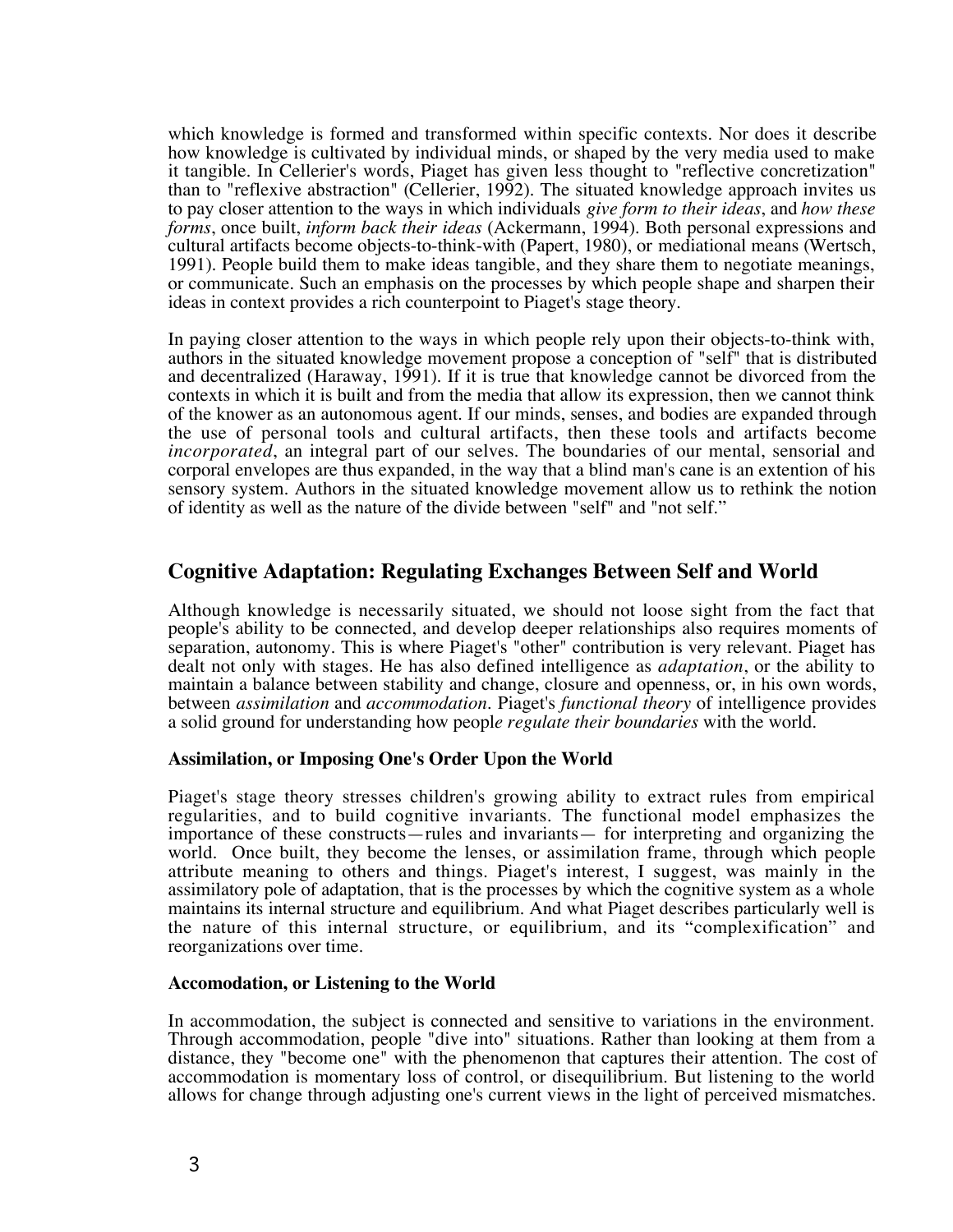If Piaget himself has paid less attention to the accommodative pole of adaptation, he has nonetheless laid the grounds for others to further explore its role in achieving a viable adaptive balance.

## **Cognitive Growth as an Ongoing Dance: Diving-in and Stepping-out**

Along with Kegan (1982), I believe that both "diving in" and "stepping out" are equally important in reaching deeper understanding. I argue that separateness resulting from momentary withdrawal does not necessarily entail disengagement. It may well constitute a step toward relating even more closely to people and things. As the Chinese saying goes: "The fish is the only one who does not know that he swims" (anonymous). People cannot learn from their experience as long as they are entirely immersed in it. There comes a time when they need to step back, and reconsider what has happened to them from a distance. They take on the role of an external observer, or critic, and they revisit their experience "as if" it was not theirs. They describe it to themselves and others, and in so doing, they make it tangible and shareable.

Once projected out and objectified, personal experience can be newly re-engaged. People can dive back into the situation of interest to them, get immersed at the cost of losing themselves one more time, until they eventually reemerge and, once more, look at things from a distance. It is this dance between diving-in and stepping-out that keeps us connected while, at the same time, able to grant the world with an existence that goes beyond momentarily relation with it.

## **Perspective-Taking and the Construction of Invariants**

To illustrate my argument, I discuss research on *perspective-taking* and *the construction of cognitive invariants*. By *perspective-taking*, I mean people's ability to experience and describe the presentation of an object or display from different vantage points. This ability involves objectifying one's own view of the object, and anticipating that moving to another station point results in specific changes in its presentation. In other words, perspective-taking involves both differentiation and coordination of viewpoints. By construction *of cognitive invariants,* I mean people's ability to mentally hold onto some features of an object, to stabilize or "conserve" them, in spite of modifications in other features. The building of invariants or stable referents is a central piece in what Nelson Goodman calls 'worlds making" (Goodman, 1978).

Object permanency and conservation of object-size are examples of invariants constructed in early childhood. At 6 months of age, babies learn to attribute "objectnes" to events that occur in stable, reliable ways. An "object" may well evaporate as soon as they baby turns away—out of sight means out of mind, out of existence—but since it reappears whenever s/he turns back, the baby starts attributing permanence, or "objectness" to it. In conservation of object size, the child grants identity to an object although its projection becomes smaller or larger when displaced from the child. Again, it is the reliability of the object's behavior—the correlation between distance and projective size—that triggers the attribution of invariance or "sameness", despite obvious changes in appearance.

Perspective taking is similar to the conservation of object-size except that, in this case, it is the child who moves around the object, and not the object away from the child. The invariance of an object's shape is constructed be detection of a stable correlation between movement around the object and changes in its presentation. From any particular vantage point, the object's presentation is always the same. Yet, as one moves around, its presentation changes. As long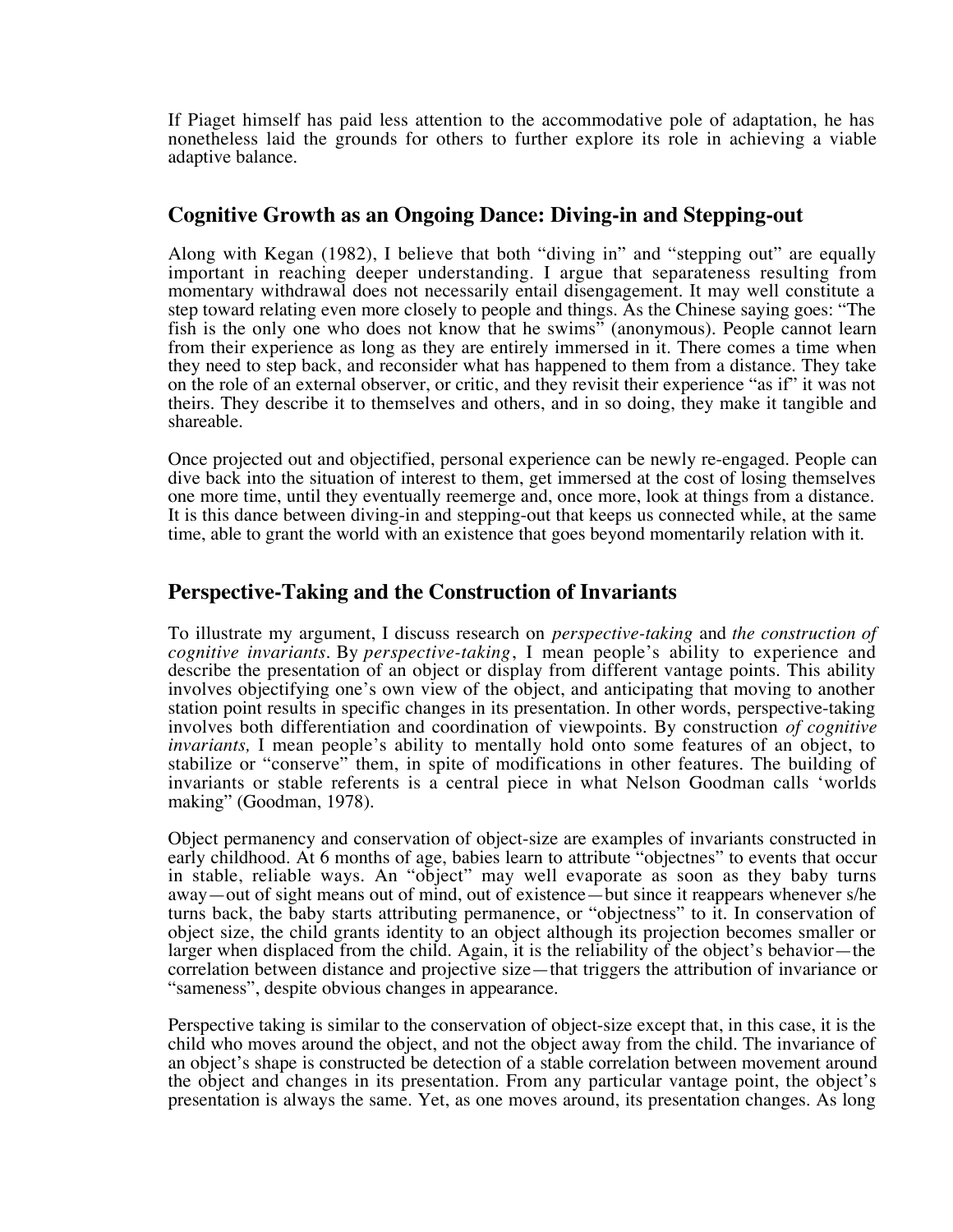as the object behaves consistently with relation to the child's movement, the child will eventually ascribe permanence, or 'objectness" to it, in spite of its ever-changing and necessarily partial presentations.

Perspective-taking provides a good example of how people drift in and out of their own viewpoint, and how this drifting leads to the building of a so-called "god's eye view" that transcends any particular vantage point, recreates hidden parts, and schematizes (sometimes adding "ghosts"), in other words, imposes stabilities. To anticipate how another person perceives a phenomenon, we need to reconstruct the phenomenon for ourselves. Only then can we guess what others may perceive from their standpoint. In discussing some classical experiments on perspective taking, I wish to show that perspective-taking and object construction go hand in hand. The ability to decenter, by taking on another person's view coexists with the construction of a "god's eye view." It is the dance between the two that spurs growth. *Playing other* and *playing god* are equally useful to deepen our own connection with the world.

## **Perspective Taking Experiments**

The experiment that laid the ground for further studies on perspective-taking involves a situation in which the perspectives of two or more protagonists are at odd with ones another (Piaget, Inhelder, 1967). Subjects have to anticipate how a given object will appear from different viewpoints. In contrasting the classical three-mountain task (Piaget, Inhelder, 1967) with more recent *spatial perceptual* perspective-taking experiments (Flavell, 1990; Huttenlocher & Presson, 1973), I show that young children are not merely egocentric, as suggested by Piaget and Inhelder. Instead, they cannot build a stable enough "god's eye view," which is needed to recreate the hidden faces of an object and to guess how it presents itself to others.

More intricate *psychological* perspective-taking experiments involve situations in which a child knows something—and knows that another does not know. The child's task is to guess what the other may believe. Psychological perspective-taking include so-called "false belief" experiments (Flavell, 1988; Wimmer & Perner, 1983), research on youngsters' ability to adjust speech when talking to younger children, research on their ability to modify instructions to match a recipient's perceived abilities (Astington, Olson, & Harris, 1988). These situations differ from spatial perceptual perspective-taking tasks in that they involve people's beliefs and knowledge about other people's beliefs and knowledge. Research o children's theories of mind shows that 4-years-olds understand very well that someone else can have a viewpoint different from their own. What is more difficult is the realization that viewpoints are lenses, and that different lenses transform "realty" in specific ways. Young children do not understand *how* a given lens informs the mind of those who use it (Perner, 1993). In what follows, I present some of the findings in spatial-perceptual research, leaving it up to the reader to discover the striking convergence with more recent findings on children's theories of mind (Wellman, 1990).

### **The Tree-Mountain task**

Children from 4 to 12 years old are presented with a miniature model of three mountains, different in shape and colors. The model is placed in the middle of a table, and four characters (dolls or people) are seated around the table. The child, who figures among the characters, has to guess how the others will see the miniature landscape from their respective viewpoints. Piaget and Inhelder found that children up to 9 or 10 years produce egocentric descriptions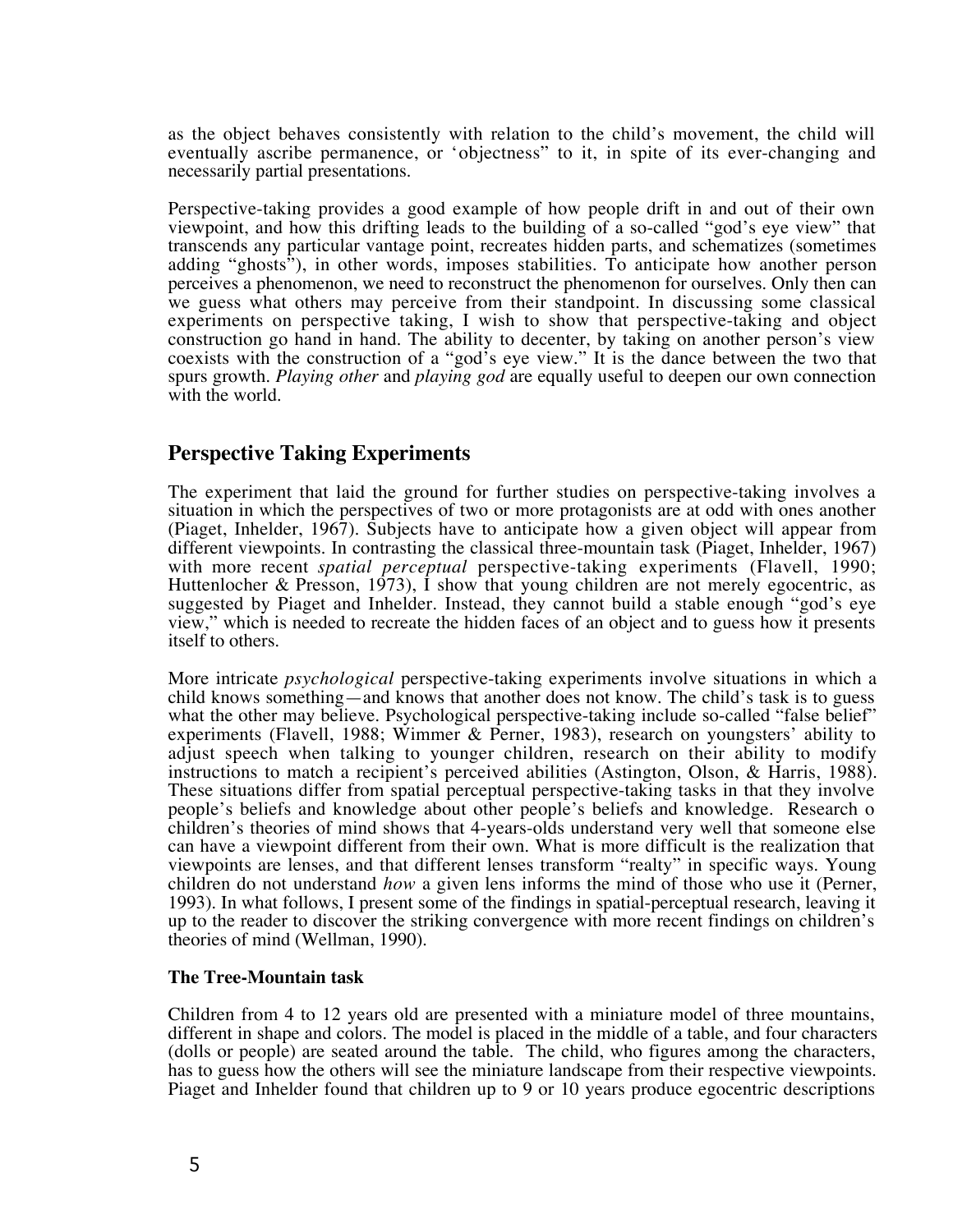when asked to specify "what another person sees." The authors interpret young children's difficulties by their inability to *de-center*, that is, to put themselves in other people's shoes. Piaget's notion of de-centering, I argue, remains too undifferentiated. It involves all moving away from one's own viewpoint, understanding *that* a person situated elsewhere will see things differently, and figuring out *what* the other will see from his or her vantage point.

More recent studies (Flavell, 1989; Huttenlocher & Presson,1973) show that if young children fall back into "egocentric errors" in the three-mountain task, it is not because of their inability to de-center, as suggested by Piaget and Inhelder. Instead, they are unable to keep a hold of all the relative positions among elements within the 3D scene (right / left, behind / I front, above /below, etc.), and to operate the transformations needed to infer the object's presentation to others (front becomes back / left becomes right, etc.). in other words*, certain displays are harder to reconstruct than others*.

### **The Cat-Dog Experiment**

Instead of a 3D miniature landscape, Flavell and his colleagues presented young children with a 2D cardboard showing the image of a cat on one side, and the image of a dog on the other side. In this situation, children 3 to 4 years old can tell, without any hesitation, that if they see the cat, a person sitting in front of them will see the dog (Flavell, 1989). According to Flavell, the cat-dog experiment is easier precisely because the display is simpler. Children need to keep a hold of a single relation (cat on one side, dog on the other) and operate a single transformation (if I see the cat, the other will see the dog).

This simplified version of the classical experiment makes it clear that young children do not fail because they are egocentric. Children of 3 to 4 years old are able to understand that another person's viewpoint is different from their own, and thus, that an object's presentation is different *from different station points*. What makes the classical experiment so difficult is the requirement to keep in mind all the relative positions among elements within the scene, and to figure out *how* these positions vary when seen from another vantage point. As Flavell puts it, young children know very well *that* someone else will see things differently but they cannot specify *what it is* they will see (Flavell, 1989).

### **Mental Rotation and Perpective-Taking Experiments**

Huttenlocher & Presson (1973) further demonstrate that if children are blindfolded and actually move around a 3-D miniature model, instead of just imagining what another person sees, they can more easily anticipate the other's viewpoint. The authors' interpretation is that the actual displacement around the table facilitates the mental tracking of transformations in the display. As they move along, children progressively change their own relative position to the display. This physical repositioning enables them to locally readjust the changing relations among elements within the scene. Instead of having to compute whole transformations at once (inverting lefts and right, etc.), they can mentally unravel continuous changes, step by step, and in real time.

This experiment is relevant to the discussion on situated cognition in that it stresses the importance of actually being projected into a situation, and acting in it, instead of operating at a distance. "Diving into" a situation enables children to mobilize a wealth of knowledge-inaction from previous navigational experience, and even blindfolded, they can build upon this sensori-motor wealth to mentally track progressive changes in the object's presentation as they move along.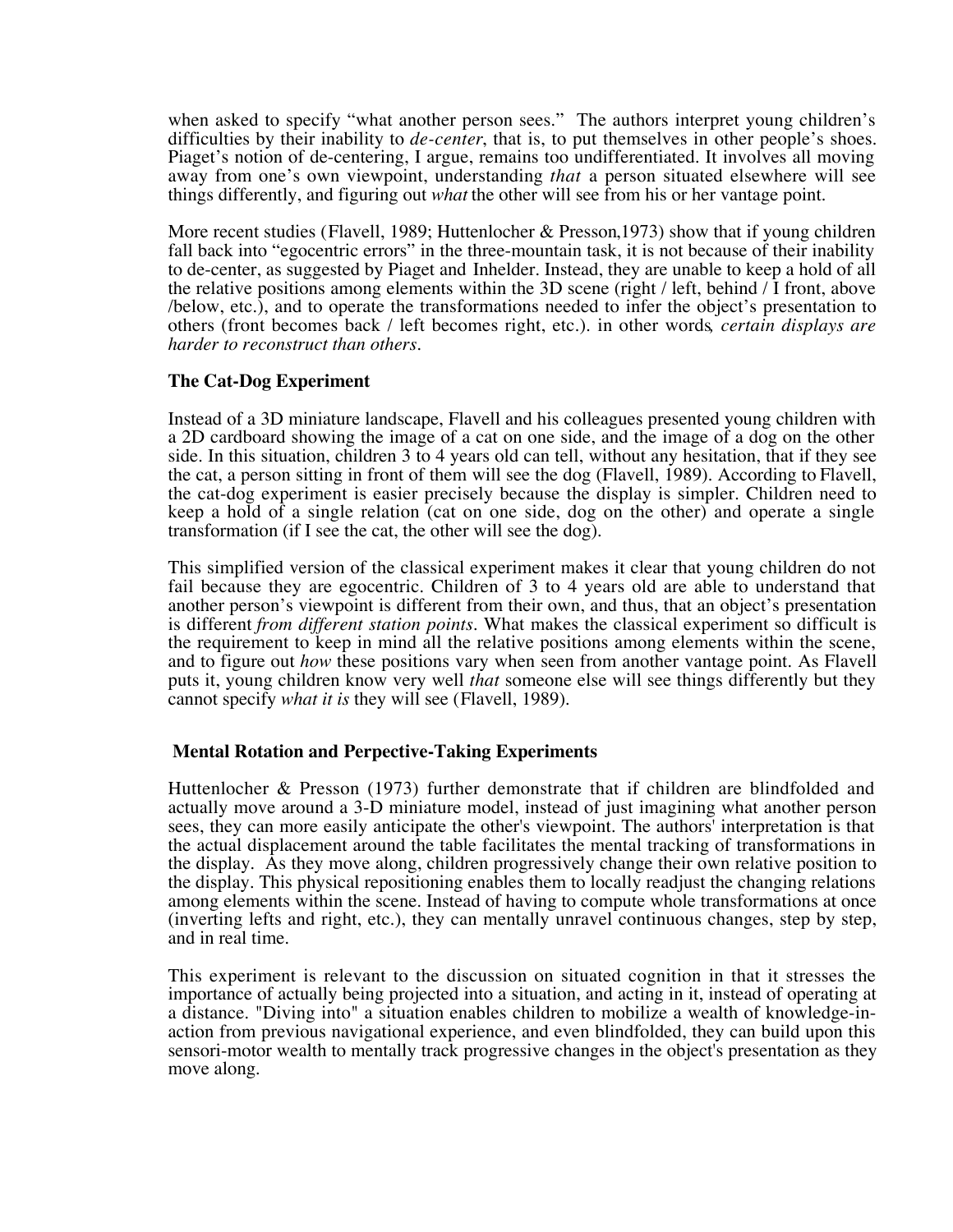### **The Shadow-Box.**

Reith & Al (1989) have designed yet another variation of the classical perspective-taking experiment that is worth mentioning. In this case, none of the participants involved knows what the object actually looks like. Each has a partial view in the form of a shadow projection, and needs to exchange information with others to figure out the shape of the "hidden object." The setting is a big box containing a 3D object. The vertical sides of the box are opaque windows showing 4 shadow projections of the object. A person is seated in front of each window. No movement is allowed around the display. This experiment provides an excellent metaphor for what actually happens in any other perspective-taking situation. Objects are never visible. They are always "hidden" in the sense that they don't present tall their faces at once. Like in the shadow-box task, people necessarily reconstruct objects, for themselves and with others. They do so by keeping a hold of partial presentations, as seen from specific station points, and by imposing stabilities upon reliable changes in presentations, as noticed through moving around in consistent ways.

### **Conclusions**

The most important contribution of the "situated cognition" approach is that it has brought back *subjectivity, standpoint*, and *context* to the center of discussions about knowledge and learning. In stressing the deeply personal and rooted nature of what we know and how we come to know, authors have challenged the prevalent view among many developmental psychologists that removed-analytical modes of thought are necessarily more advanced. They question the notion that cognitive growth is a smooth linear—or step-like—progression from concrete to abstract, from fusion to separation, from egocentrism to de-centration.

On the other hand, we know from Piaget, Kegan, and others (Winnicott, 1971) that people's abilities to reach deeper understanding also require moments of separation. As Kegan eloquently puts it, cognitive grows emerges as a result of people's repeated attempts to solve the unsolvable tension between getting embedded and emerging from embedded-ness (Kegan, 1982). Without connection people cannot grow, yet without separation they cannot relate. People need to get immersed into situations, but there also comes a time when they want to step out. They detach themselves by projecting out their experience. They "objectify" it and they address it "as if" it was not theirs. They recast what happened to them to make it more tangible. They become their own observers, narrators, and critics. And then, again, they newly re-engage their previously "objectified" experience. They dive back into it and they try, once more, to gain intimacy. Both "diving in" and "stepping out" are equally needed to reach deeper understanding.

Research on *perspective taking* has illustrated how people drift in and out from their viewpoints, and how this drifting leads to the construction of a "god's eye view" which, in turn, is needed to understand another person's view. Such a "god's eye view" is obviously neither static nor permanent. It is bound to be constantly reshaped, but nonetheless plays a critical role in people's ability to adopt another person's viewpoint. Perspective taking and object construction, indeed, go hand in hand. In adopting too strong a stance against the evil of "god's eye views," many scholars of the situated knowledge tradition lose sight of the fact that building stabilities, or invariants, is the flip side of our capacity to empathize. Playing god and playing other are equally important in keeping us connected while we, at the same time, are able to grant the world with an identity ("otherness") beyond our current interaction. Intelligence requires over-generalizing. People can only understand novel situations in terms of what they already know—imposing their order upon things. It is their ability to navigate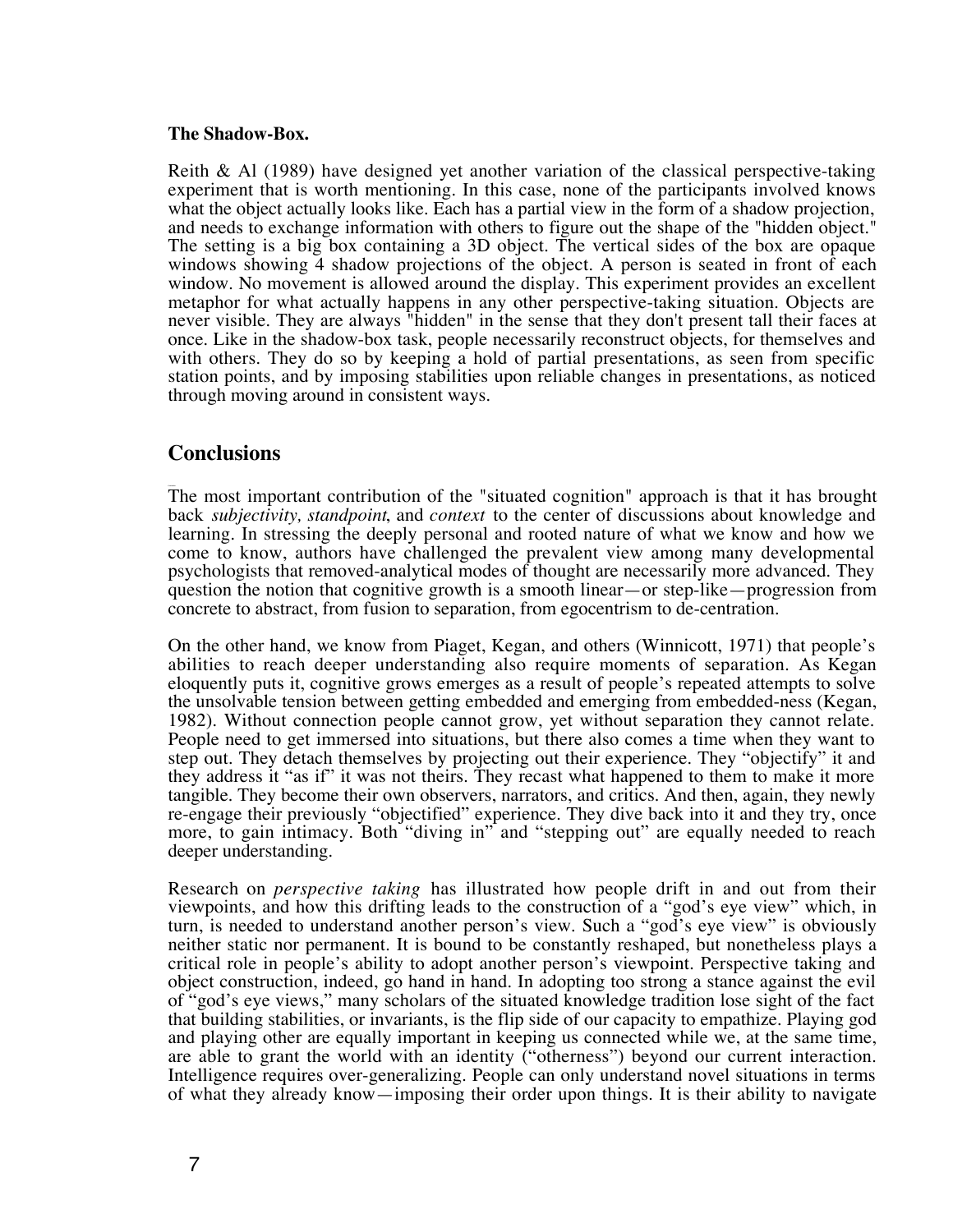between globalizing constructs and local stances that allows for a viable balance between closure and openness, stability and change, or, in Piaget's words, between assimilation and accommodation.

Piaget's functional theory of intelligence provides a solid ground for understanding how people regulate their boundaries with the world. However, Piaget was mainly focused on the assimilative pole of adaptation, and has to a great extent overlooked the self-correcting function of accommodation. I paying closer attention to the ways in which people loosen their boundaries through accommodation, it becomes obvious that projections of self-in-context are a key to learning, and they can take various forms (Hatano & Inagaki, 1987).

In an article entitled "Anthorpomorphic Epistemology," Sayeki developed the idea that people often throw out pieces of themselves, which he calls "Kobitos" (little people), into the contexts that they try to understand (Sayeki, 1989). In doing so, they become able to feel situations "from within." They build an analog the blind person's cane. This kind of "becoming other" is different from simply diving into a situation. It is a bit like remembering a sunny Sunday on the beach, picturing oneself running across the sand. Such a recast is obviously different from the actual being on the beach. We cannot really see ourselves, so the actual experience is more like navigating in space. In contrast, the recast provides an airplane view of the scene that is populated, among other things, with a dispatched miniature "copy of self," A more intricate and humane God's eye view seems to emerge here. People are able to reconstruct entire landscapes in their minds—as seen from nowhere—and they then throw little people ("kobitos") into these landscapes. Yet, as soon as their god-like creation is achieved, and turn around and project themselves into the previously built "kobitos". They dwell in the landscape with them; they accompany them everywhere, they feel things through their kobitos'eyes, in any situation. It is not an overstatement to say that people, young and old, end up inhabiting their own mental constructs.

Yet another form of becoming-other is illustrated by Woody Allen's movie, *Zelig*. The protagonist literally takes on the traits of other people. He becomes a chameleon. In this case, the fusion is total, the self has dissolved into the other.

A close examination of different forms of self-projection and self-diffusion is a necessary "fix" to Piaget's overemphasis on the assimilative pole of cognitive adaptation. It resets the balance by specifying the actual contribution of accommodation. It brings back to the center of discussion the too often minimized role of projective imagination as a lever to cognitive development. It reopens the way to deepening our understanding of the productive tension between fusion and separation, openness and closure, change and stability.

### **Acknowledgements**

An early version of this paper was presented at the  $22<sup>nd</sup>$  annual symposium of the Jean Piaget Society on the theme, Development and Vulnerability in Close relationships—importance for learning, Montreal, Many 28, 1992. I thank Yasmin Kafai and Mitchel Resnick for editing this volume. Special thanks to my friends and colleagues, Wanda Gleason, Emiel Reith, Carol Strohecker, and Aaron Falbel for carefully reading and editing my "frenglish" drafts. Thanks also the members of the Epistemology and Learning Group, MIT Media Laboratory. The preparation of this chapter was supported by the national Science Foundation (Grant 9153719- MDR), the LEGO Group, and Nintendo Inc. The ideas expressed here do not necessarily reflect the positions of the supporting agencies.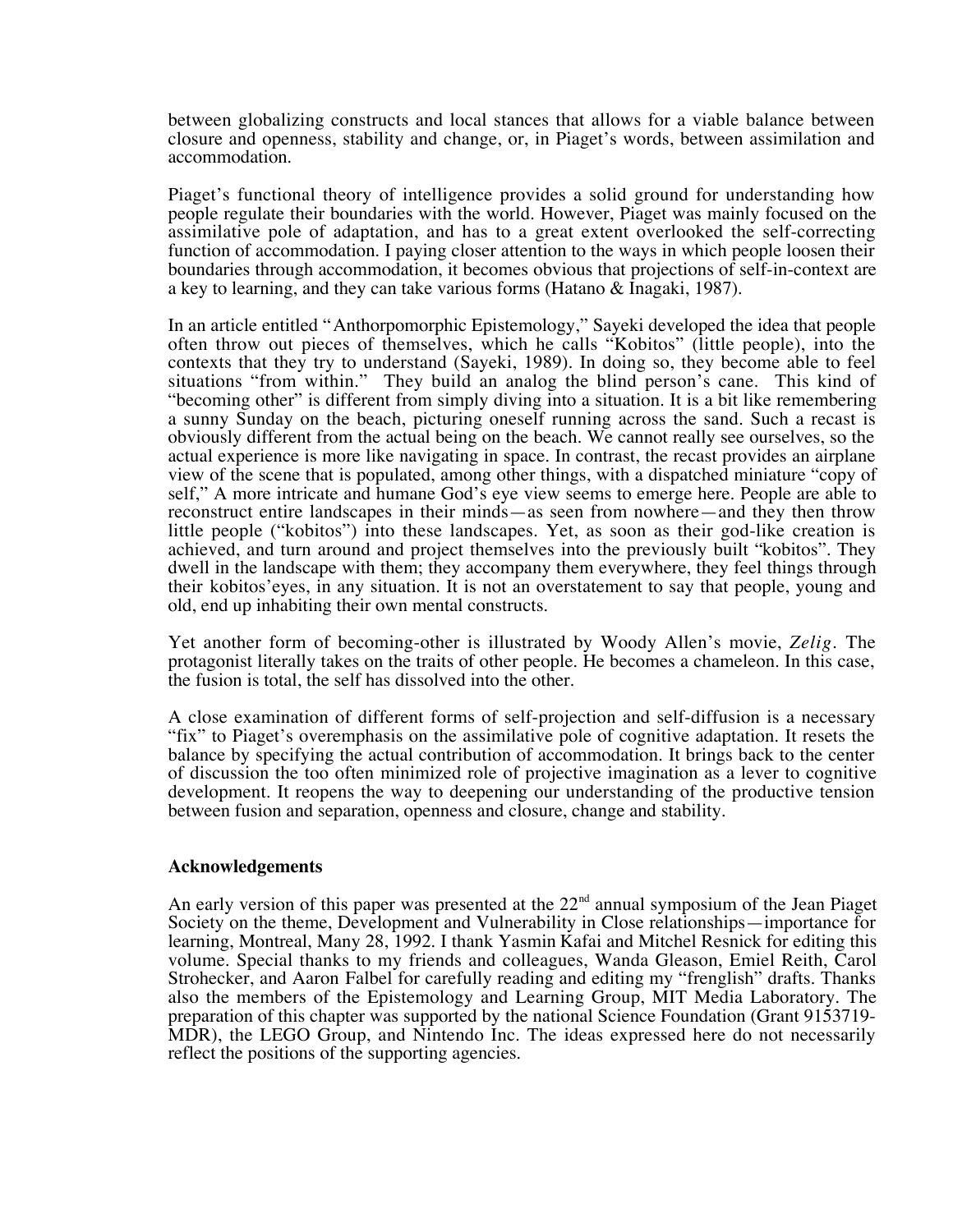#### **References**

Ackermann, E. (1991). From decontextualized to situated knowledge: Revisiting Piaget's water-level experiment. In (Harel, I. & Papert, S. ,Eds.) *Constructionism*. Norwood, NJ: Ablex Publishing Compagny, pp.269-295.

Ackermann, E. (1994). Construction and Transference of Meaning Through Form. In *Constructivist Education* (Steffe, L. & Gale, Eds.). Hillsdale, NJ: Lawrence Erlbaum Associates. In Press.

Brown, J.S., Collins, A. & Duguid, P. (1989) Situated knowledge and the culture of learning. In *Educational Researchers.* Vol.18 (1).pp.32-42.

Céllérier, G. (1992) Organisation et fonctionnement des schèmes. In *Le cheminement des découvertes chez l'enfant.* Inhelder, B. & Cellerier, G, Ackermann, E. Blanchet, A., Boder, A., Caprona, D., Ducret, J.J., Saada-Robert, M. Neuchatel: Delachaux et Niestlé.

Carey, S. (1987).*Conceptual change in childhood*. Cambridge: MIT Press,

Kegan, R. (1982). *The evolving self.* Cambridge, Harvard University Press.

Fox-Keller, E. (1985). *Reflections on gender and science.* New Haven: Yale University Press.

Flavell, J. (1988). The development of children's knowledge about the mind: from cognitive connexions to mental representations. In (Olson & Astington, Eds.) *Developing theories of mind* pp. 244-271. Cambridge University Press.

Flavell, J. (1990) *Perspectives on Perspective-Taking.* Paper presented at the 20th Annual Symposium of the Jean Piaget Society. Philadelphia, June 2.

Gilligan, C. (1987). *In a different voice: Psychological theory and women's development*. Cambridge, MA: Harvard University Press.

Goodman, N. (1978) Ways of World Making. Indianapolis: Hackett Publishing Co.

Haraway, D. (1991) *Simians, Cyborgs, and Women: The Reinvention of Nature.* New York: Routledge.

Harding, S. (1991) *Whose science? Whose Knowledge?: Thinking from Women's Lives*. Ithaca: Cornell University Press.

Hatano, G. & Inagaki, K. (1987) *Everyday Biology and School Biology: How do they Interact?* Quarterly Newsletter of the Laboratory of Comparative Human Cognition, 9, 120-128.

Huttenlocher, J. & Presson, C. (9173) Mental rotation and the perspective problem. In Cognitive Psychology 4, pp.277-299.

Jordan, J., Kaplan, A., Miller, J., Silver, I., & Surrey, J. (1991) *Women's Growth in Connection. Writings from the Stone Center*. New York, London: The Guilford Press. Karmiloff-Smith, A. (1992) Beyond Modularity. Cambridge, MA: MIT Press.

Kegan, R. (1982). *The Evolving Self.* Cambridge: Harvard University Press.

Lave, J. (1992). Legitimate peripherical Participation. Paper presented at the AERA conference in a symposium on situated cognition. Annual Meeting Program, 28.07, p. 255.

Lave, J. & Wenger, E. (1991) *Situated Learning: Legitimate paripheral Participation.* New York. Cambridge University Press..

Papert, S. (1980). *Mindstorms.* New York: Basic books.